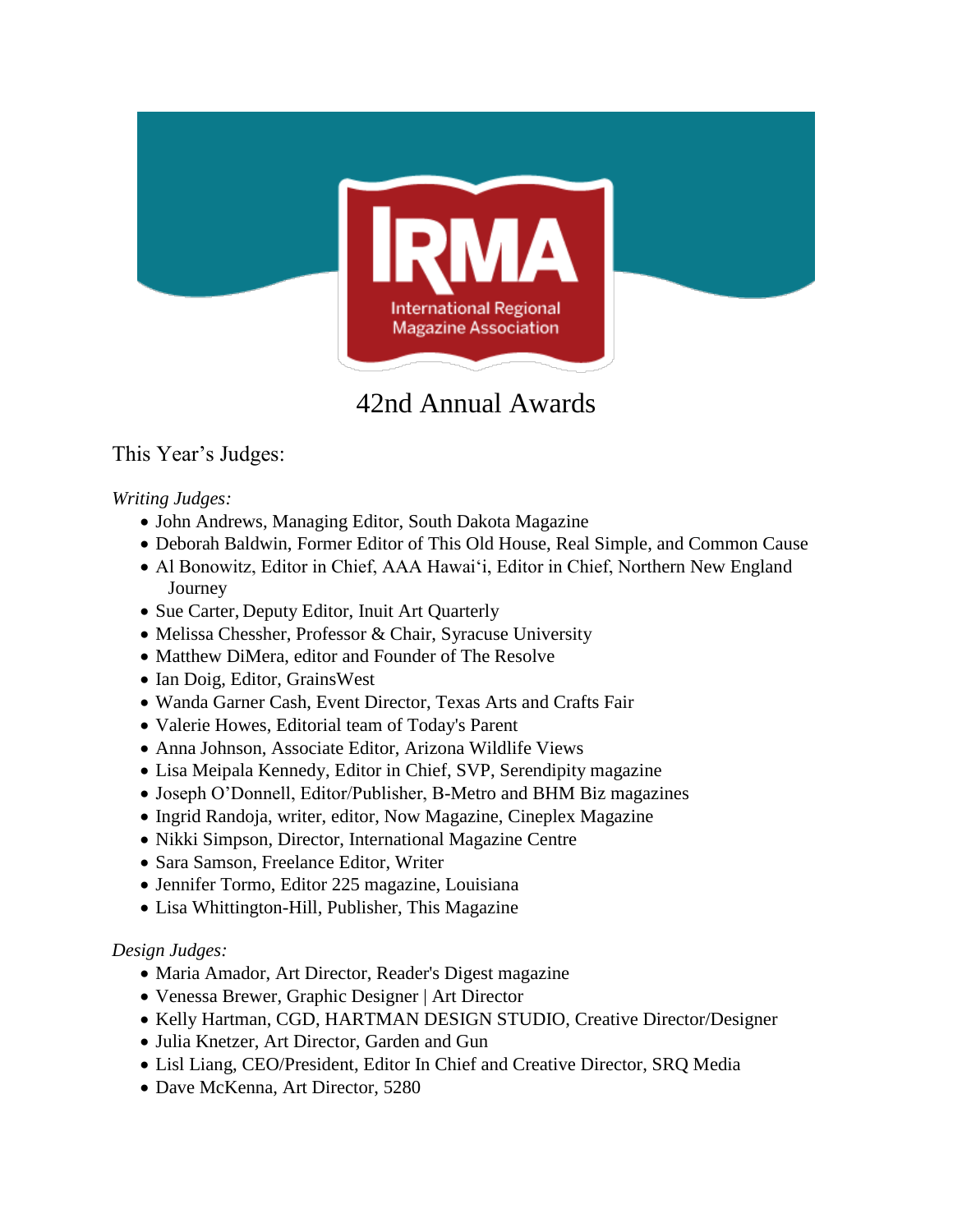- Sarah Nealon, Art Director, Red Bear design studio
- Melissa Newman, Art Director, Yoga Journal
- Pete Nguyen, Art Director, Creative Consultant
- Colleen Nicholson, Art Director
- Tiffani Reding Amedeo, Art Director, New Orleans Magazine
- Jed Tallo, Art and creative director

#### *Digital Judges:*

 Patti Edgar, Assistant Professor, Journalism and Digital Media, Faculty of Business and Communication Studies

# Public Issues

#### **Award of Merit – Cottage Life**

*Navigation tools* by David A. Roberston An interesting essay in which the author reflects personal growth.

#### **Bronze – Arizona Highways**

*After the Firestorm* by Kelly Vaughn The writer painted a remarkable picture.

#### **Silver – Adirondack Life**

*And Nature for All* by Benita Law-Diao

First-person aspect is what made this story stand out to me. I like how the author acts on her childhood dreams.

#### **Gold – Texas Highways**

*Reclaiming the Outdoors* by Kayla Stewart

## Historic Feature 35,000 or less APR

### **Bronze – Adirondack Life**

*The Girls Next Door* by Niki Kourofsky A creative piece about an under-reported and fascinating part of the history of the area.

### **Silver - Oklahoma Today** *The Good, the Bad, and the Legendary* by Karlie Ybarra, Greg Elwell, Nathan Gunter, and Megan Rossman What a creative way to tell the tales of the old West! I thoroughly enjoyed these stories.

*Tie for Silver*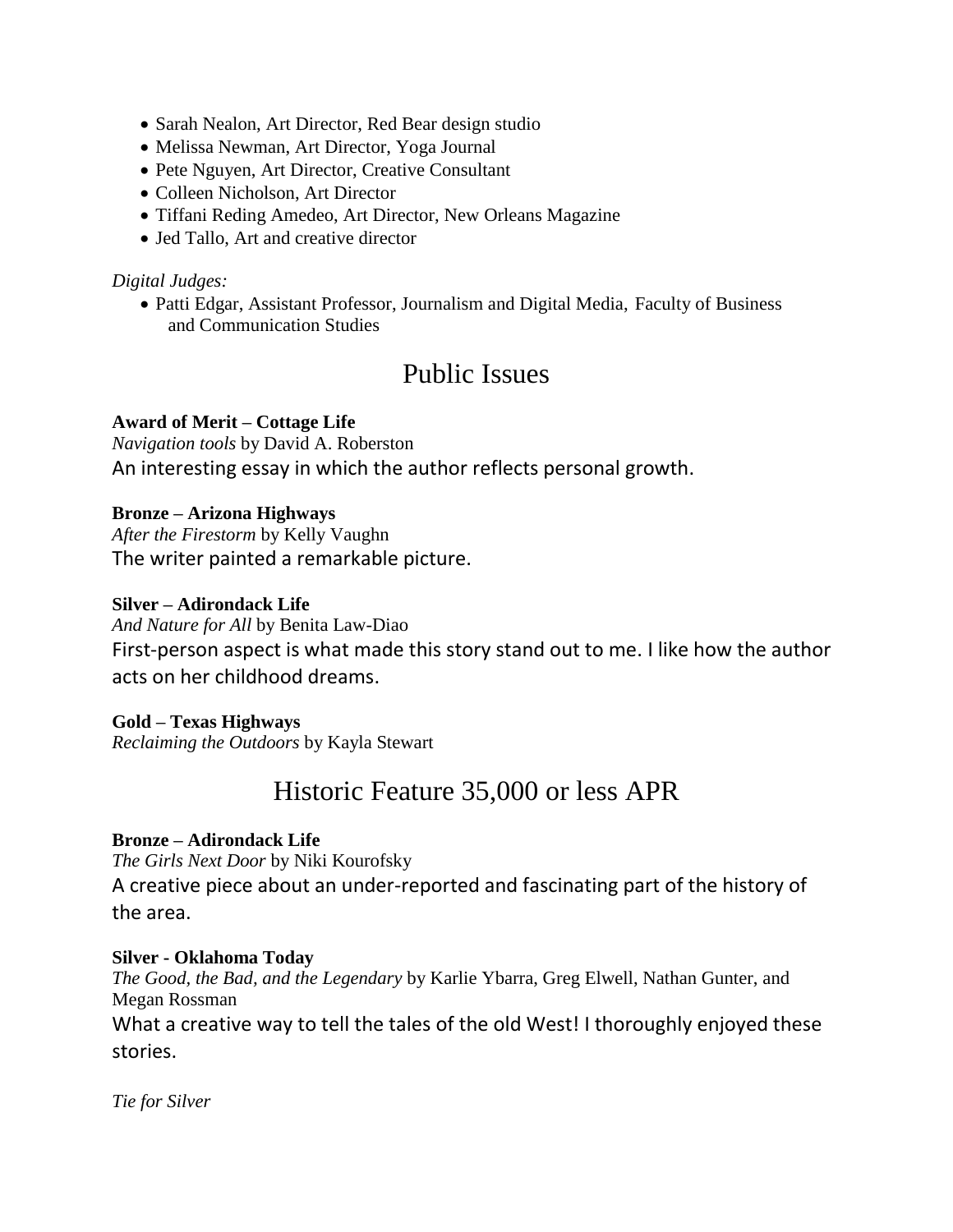#### **Silver – The Bermudian**

*From Whence We Came* by Gabrielle Boyer and Tina Stevenson A fascinating overview of Bermuda's history to the sea.

#### **Gold – KANSAS! Magazine**

*200 Hundred Years of the Santa Fe Trail* by Beccy Tanner Beccy Tanner is the clear winner in this category, with sparkling prose and deep context.

## Historic Feature 35,000 or more APR

#### **Bronze –New Mexico Magazine**

*Good Haunts* by John Mulhouse, Julian Dossett, Kelly Koepke, Kate Nelson, and Jenny Parsons This is a fun package.

#### **Silver – Arizona Highways**

*The Town That Was Made Out of Wood* by Kathy Montgomery This piece is absorbing. It left me wanting to read more.

#### **Gold – Texas Highways**

*Stories Without End* by ire'ne lara silva

What a stunning story. The author makes Texas' Indigenous history come alive on the page.

## Nature and Environment Feature 35,000 or less APR

#### **Bronze – Oklahoma Today**

*Sweet Love* by Ben Luschen What a sweet story! Absolutely delightful, informative and rich in character development.

*Tie for Bronze*

### **Bronze – Yukon, North of Ordinary**

*Nocturnal in the Land of the Midnight Sun* by Rhiannon Russel

### **Silver – Louisiana Life**

*Gator Hunt* by Kevin Rabalais

The excellent writing of this article partnered with the sepia-toned photographs captured me, sitting without breathing, until the very END.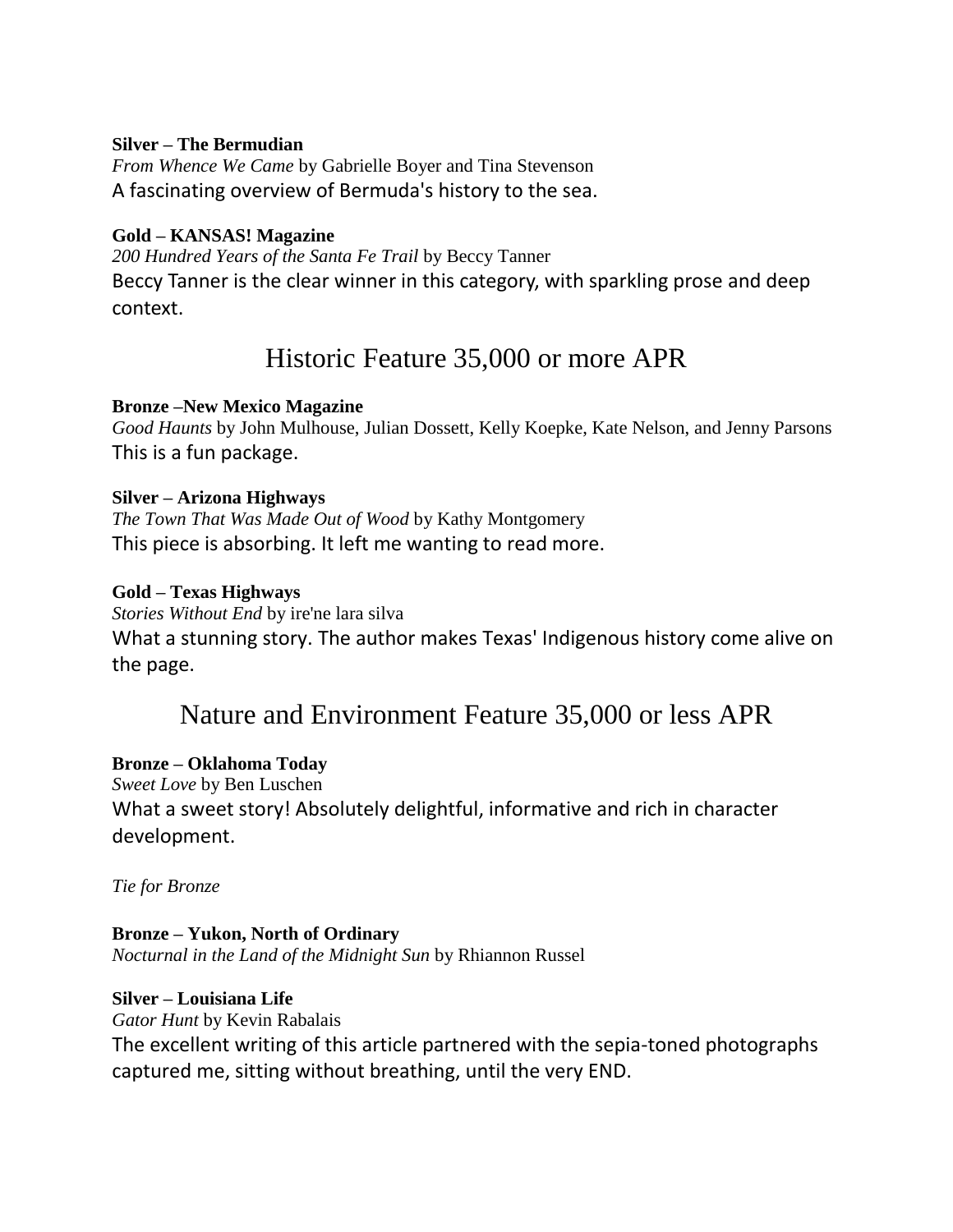**Gold – Adirondack Life**

*On the Edge* by Annie Stoltie Wow. What a story.

## Nature and Environment Feature 35,000 or more APR

**Bronze – Texas Highways**

*A Long Soak in a Sea of Green* by Sarah Bird

*Tie for Bronze*

## **Bronze – Avenue**

*Seeing the Trees* by Taylor Lambert What an interesting trend. Great detail, great scenes.

**Silver – New Mexico Magazine**

*Take Flight* by Jim O'Donnell, Maria Manuela, and Christina Selby

## **Gold – Cottage Life**

*The Great Canadian Creature Feature* by Ali Amad, Fiona McGlynn, Philip Preville, Jennifer Kingsley, and Drew Hayden Taylor What fun.

*Tie for Gold*

**Gold – Arizona Highways** *Introducing the Beetles* by Noah Austin

# Travel Feature

## **Award of Merit – Arizona Highways**

*The Other Side of the Rainbow* by Morgan Sjogren The story features the kind of layered detail that reflects the site's literal layers of ancient rock.

**Bronze – Oklahoma Today** *The Bartian Chronicles* by Greg Elwell Well-written ,well-designed, and old-timey.

## **Silver – New Mexico Magazine**

*Grinding It Out* by Molly Boyle A well-crafted history lesson built around an appealing slice of local heritage.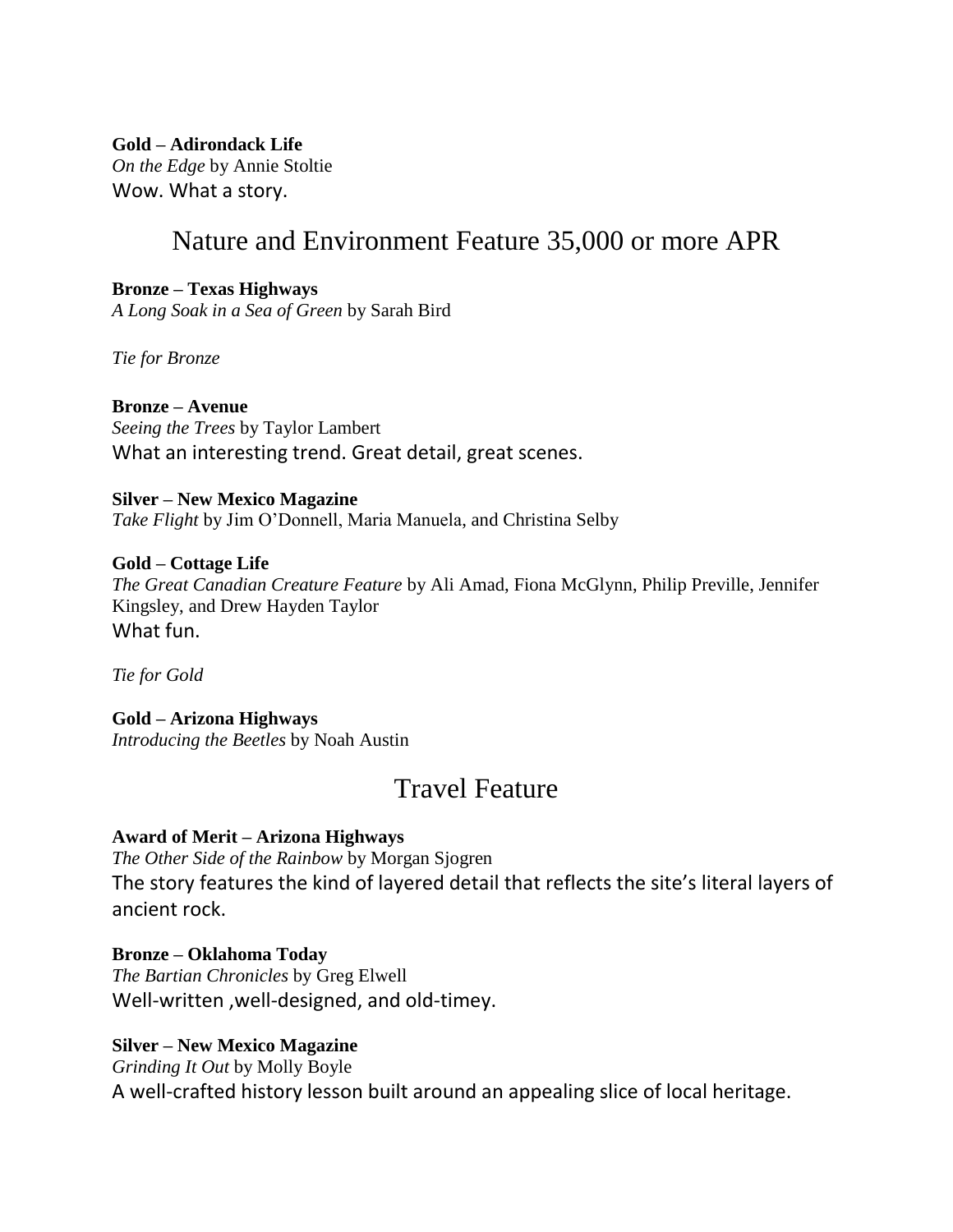#### **Gold – Texas Highways**

*This Happy Place* by George Getschow The writer shares the magic of a special place. Not a typical destination profile.

# Art and Culture Feature

#### **Bronze – Texas Highways**

*The Ghosts of Archer City* by Michael J. Mooney Good overall treatment by the writer. I felt for the people of this small town.

#### **Silver – New Mexico Magazine**

*Makers' Place* by Lynn Cline, Ungelbah Dávila-Shivers, Julian Dossett, Karen Fischer, and Kelly Koepke

A nice compendium that probably inspired some holiday shopping.

*Tie for Silver*

## **Silver – Oklahoma Today**

*A Place for Us* by Whitney Bryen This story made me want to visit, which means it passed the ultimate test.

### **Gold – Cottage Life**

*I Have A Confession to Make...* by Roberto José Andrade Franco Eva Holland, Roy MacGregor, Vicky Mochama, Omar Mouallem, Mark Schatzker, Clive Thompson, and Zoe Whittall

## Recreation Feature

## **Award of Merit – Cottage Life**

*Skate Your Heart Out* by Cottage Life Staff & Contributors What an imaginative package. Interesting range of perspectives, voices with a notable eye toward inclusivity.

### **Bronze – Arizona Highways**

*Learning the Ropes* by Brad Dimock

What a powerful narrative, one that takes the reader into the world of river guides and how they are trained.

### **Silver – Adirondack Life**

*Backwoods Brotherhood* by Mark Obbie Strong characters, scenes, and structure that keeps the reader engaged.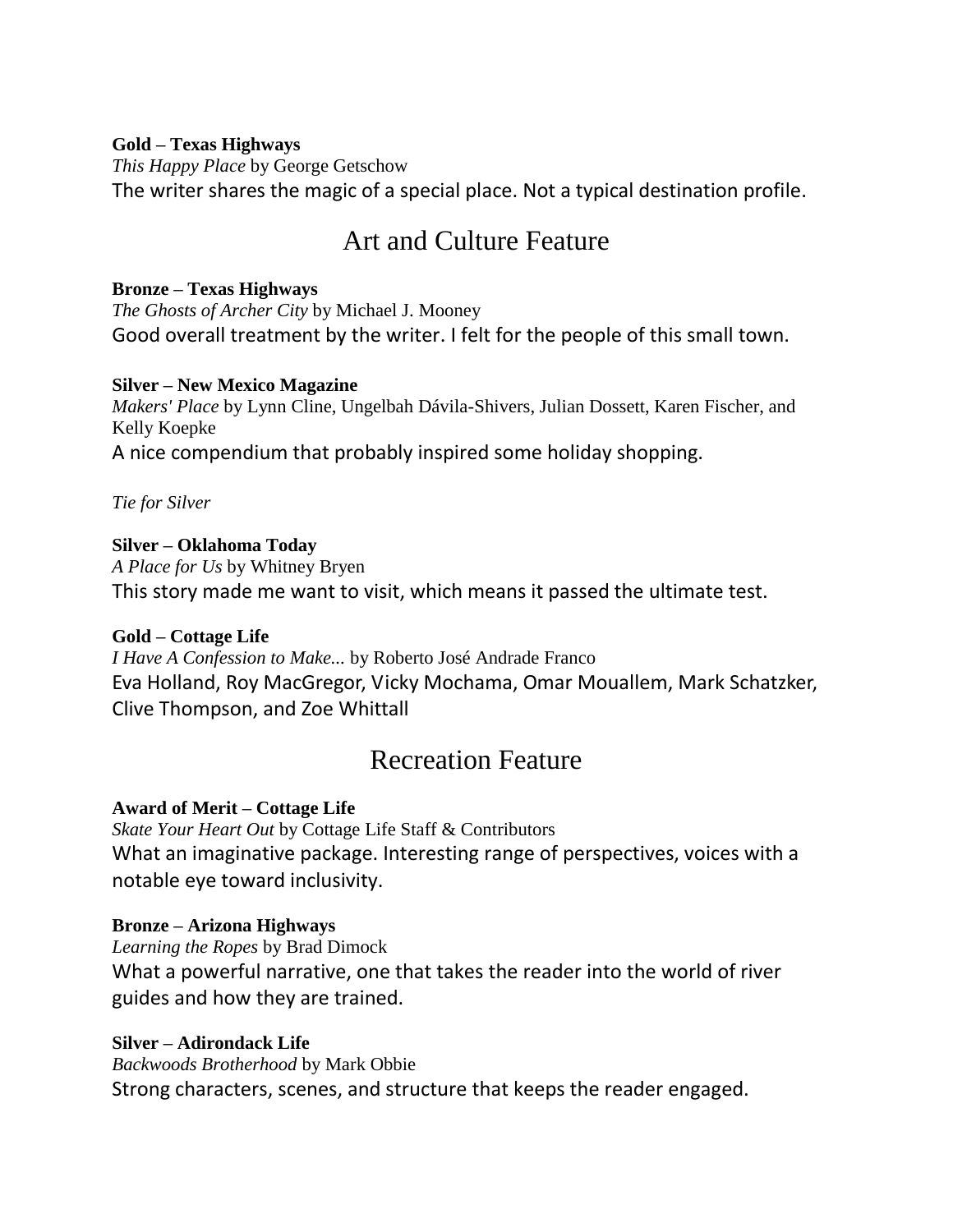#### **Gold – Texas Highways**

*Behold the Bounty of the Blanco* by Joe Nick Patoski Palpable sense of place, great, telling details, and strong imagery.

## General Feature 35,000 or less APR

#### **Award of Merit – Acadiana Profile**

*Best of Dining* by Lisa Leblanc-Berry and Eric Cormier A well-packaged feature that explores the region's culinary standouts.

#### **Award of Merit – Maine Boats, Homes & Harbors**

*Holly Martin and Solo Sailing Women* by Richard King Fascinating and hugely inspiring. Thank you for this article about Holly and others who have sailed solo before her.

#### **Bronze – Delaware Beach Life**

*Grave Responsibility* by Bill Newcott Mesmerizing in all its details, this story is a touching one.

#### **Silver – Adirondack Life**

*The Neighbors* by Kathryn Joyce

This is a fascinating historical look at the storied history of this area.

#### **Gold – Yukon, North of Ordinary**

*Hands on Hunting in -40C* by Rhiannon Russell What a memorable article about sharing indigenous history and the techniques of

scouting, hunting and harvesting. This is an incredible program. Well done!

## General Feature 35,000 or more APR

#### **Award of Merit – Arizona Highways**

*The Art of Our Photography* by Kathy Montgomery and Robert Stieve Well written narrative that explores the passion and mechanics of mountain biking.

**Award of Merit – Saltscapes** *Plague times in Borderland* by Alec Bruce A likable piece about a likable place.

#### **Bronze – Cottage Life**

*Red Sky At Night? Could Be Right* by Jackie Davis and Becky Dumais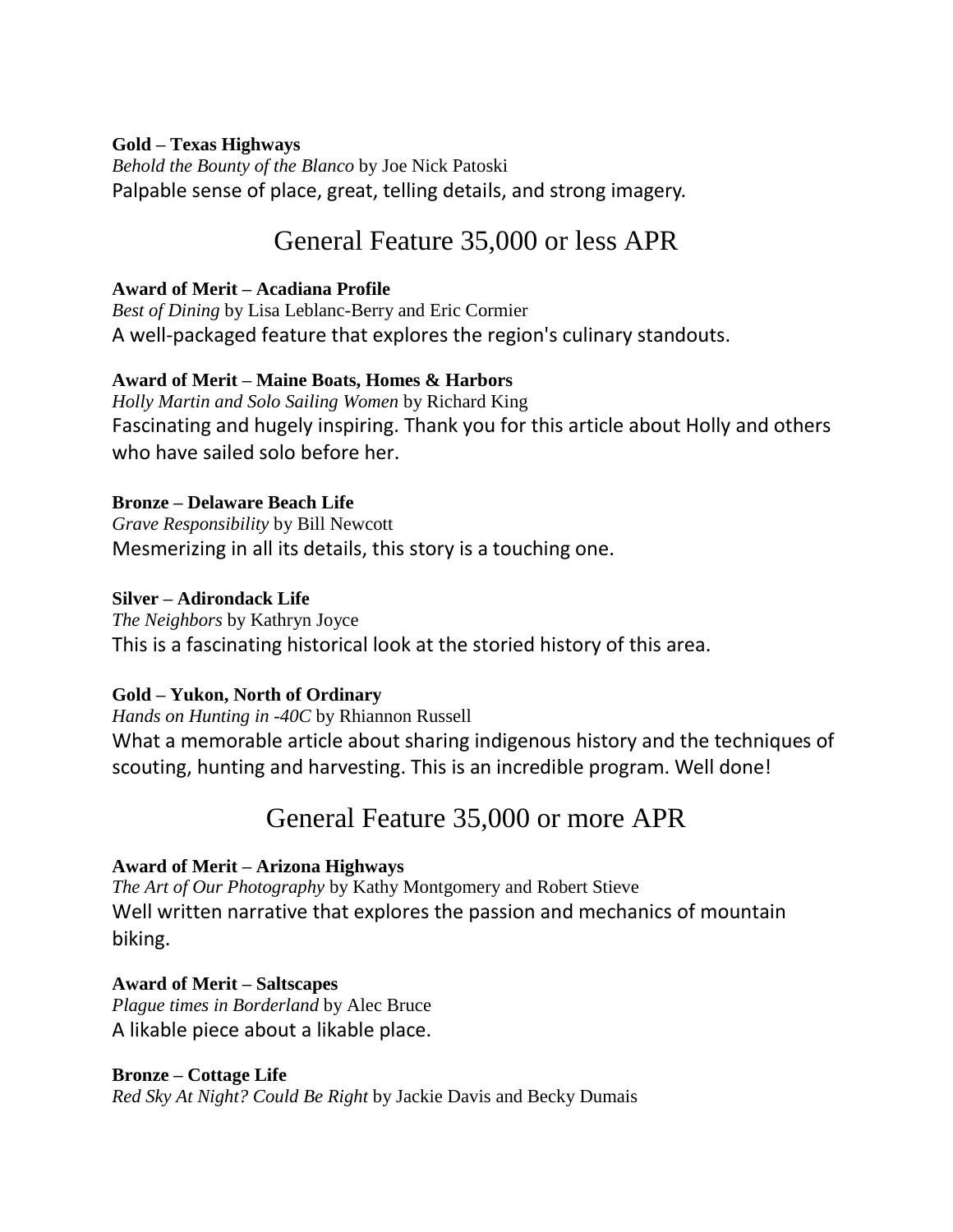This magazine knows how to have a good time. **Silver – New Mexico Magazine** *In Search of Bigfoot* by Elizabeth Miller A delightful read. Elizabeth Miller's depiction of Bigfoot believers' quest to find the beast is vivid, entertaining and memorable.

#### **Gold – Down East**

*Turbid Water* by Kathryn Miles

## Profiles 35,000 or less APR

**Bronze – Bucks County Magazine** *Bucks People: Telling Our Stories* by Cynthia Marone

#### **Silver – KANSAS! Magazine**

*After Ad Astra* by Amber Fraley I found this to be a remarkably told story about a talented and brilliant man, his experiences and success.

**Gold – Oklahoma Today** *Fiery Fighter* by Karlie Ybarra This is a stunning feature about a remarkable person.

## Profiles 35,000 or more APR

**Bronze – Texas Highways** *The Evolution of the Texas Cowgirl* by Sarah Hepola

*Tie for Bronze*

**Bronze – Avenue** *The Energyphile* by Shelley Arnusch Smartly written and executed.

**Silver – Cottage Life** *The Monk, The Recluse, and a Message in a Bottle* by Ann Vanderhoof Charming and beautifully illustrated.

**Gold – Arizona Highways** *It's Time You Get to Know Jack* by Matt Jaffe Simultaneously conversational and poetic, this is everything profile writing should be.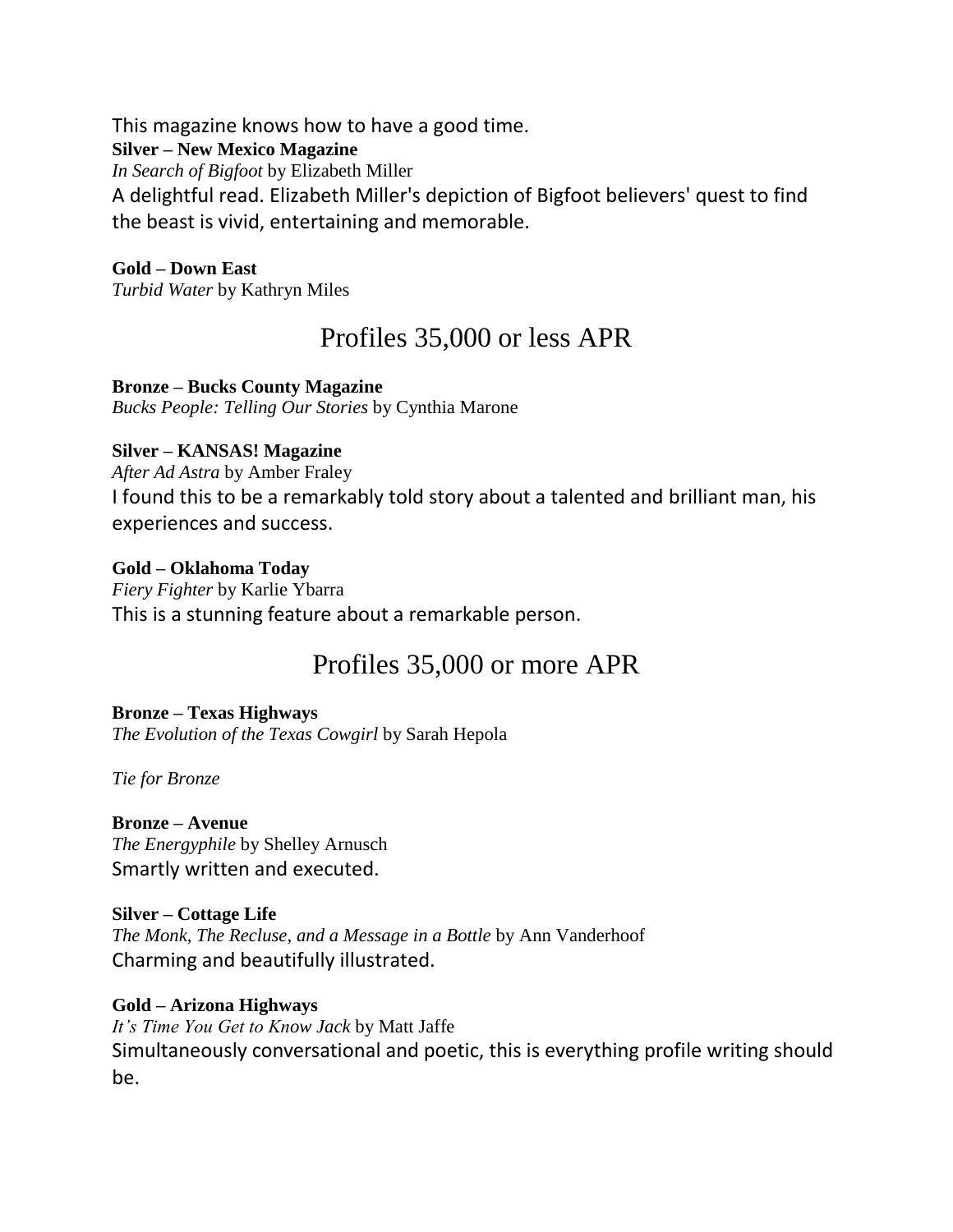## Reader Service Article

#### **Award of Merit – Mountain Home**

*On a Wing and a Prayer* by Lilace Mellin Guignard Small but mighty I call this feature!

#### **Bronze – New Mexico Magazine**

*Fall in Love* by Elizabeth Miller, Kate Nelson, Jim O'Donnell, and Christina Selby The copy is well crafted, a pleasure to read.

*Tie for Bronze*

### **Bronze – Acadiana Profile**

*Where To Live Next* by Lisa Leblanc-Berry This is a powerful service piece for potential home buyers and also a powerful community service piece.

#### **Silver – Texas Highways**

*Trips to Change Your Mind* by Natalia Sylvester, Sarah Hepola, DaLyah Jones, and Clayton Maxwell This was awesome. The writing was strong, clear and wonderful.

#### **Gold – Cottage Life**

*How To Get Water All Winter* by Fiona McGlynn A great mix of narrative and practical advice.

# Hed & Dek

**Bronze – Arizona Highways** *Some Important Dates in History* by Robert Stieve This is an easy, clever headline to love.

*Tie for Bronze*

**Bronze – Louisiana Life** *Plight of the Honey Bee* by Melanie Spencer

### **Silver – Texas Highways**

*Snug as a Bug in the Mud* by MM Pack Playful hed. Nice use of alliteration and play on words.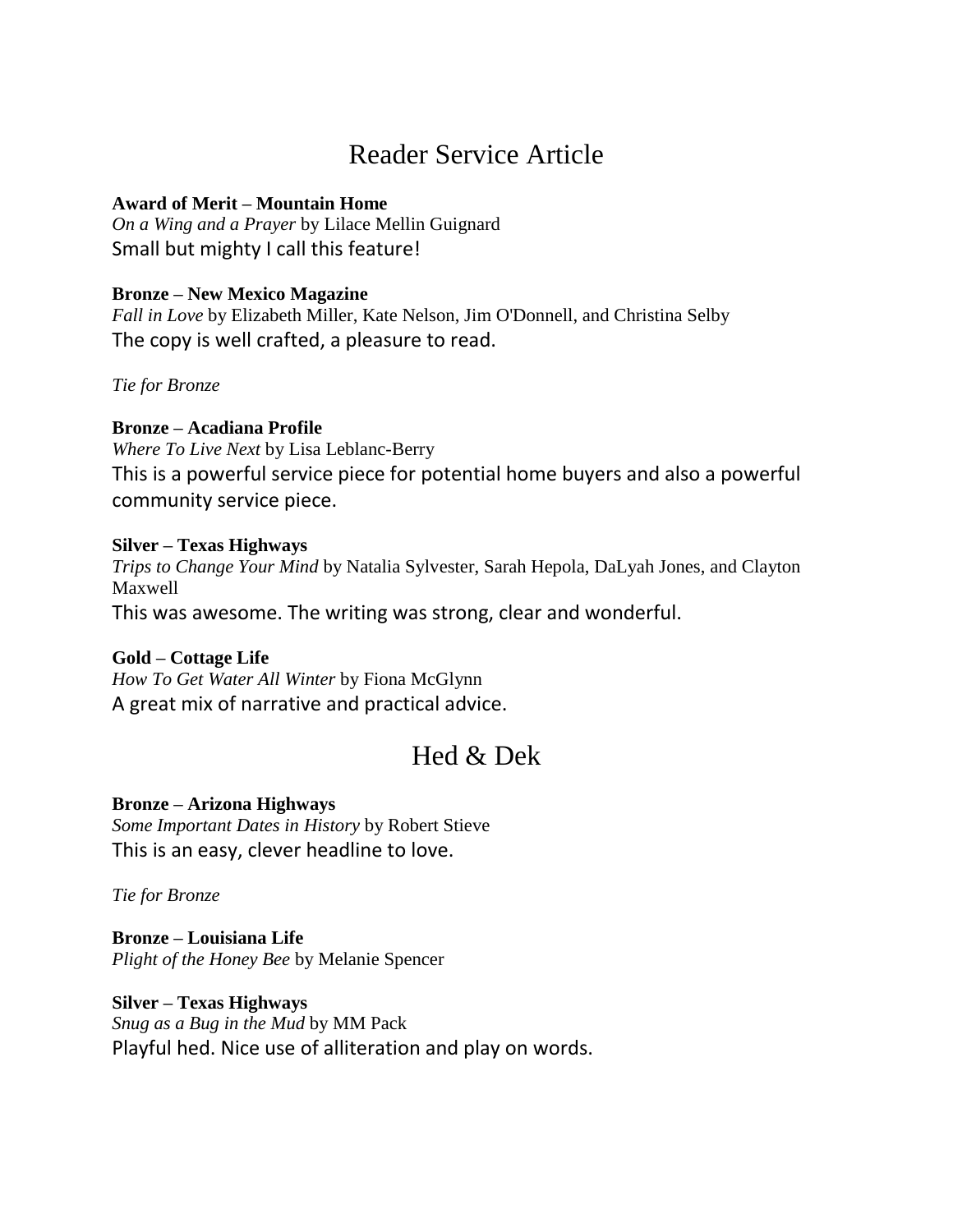**Gold – Cottage Life**

*Dear Cottage, why so down in the dumps?* by Liann Bobechko Clever, witty and has nice rhythm.

## Essay

#### **Bronze – Adirondack Life**

*Shopping for the Apocalypse* by Paul Greenberg A great essay. A strong subject matter, personal insights that add to the story and a solid writer.

### **Silver – Texas Highways**

*The Wind Between Us* by Katie Gutierrez An important feminist feature, which are lacking in general from magazine stories.

#### **Gold – Cottage Life**

*A snake in the grass* by Sasha Chapman A meditation on love, fear and belonging that is contemplative and reflective of the magazine's theme.

## Covid-related Story

**Bronze – Mountain Home** *The Drug that Cracked Covid* by Michael Capuzzo

#### **Silver – Cottage Life** *A Deeper, Longer Breath* by Matthew Hague

**Gold – Adirondack Life** *New Wave* by Adam Federman An interesting snapshot of a time and place.

## Column

#### **Award of Merit – Texas Highways** *Editor's Note* by Emily Stone

#### **Award of Merit – Delaware Beach Life** *Flotsam and Jetsam* by Fay Jacobs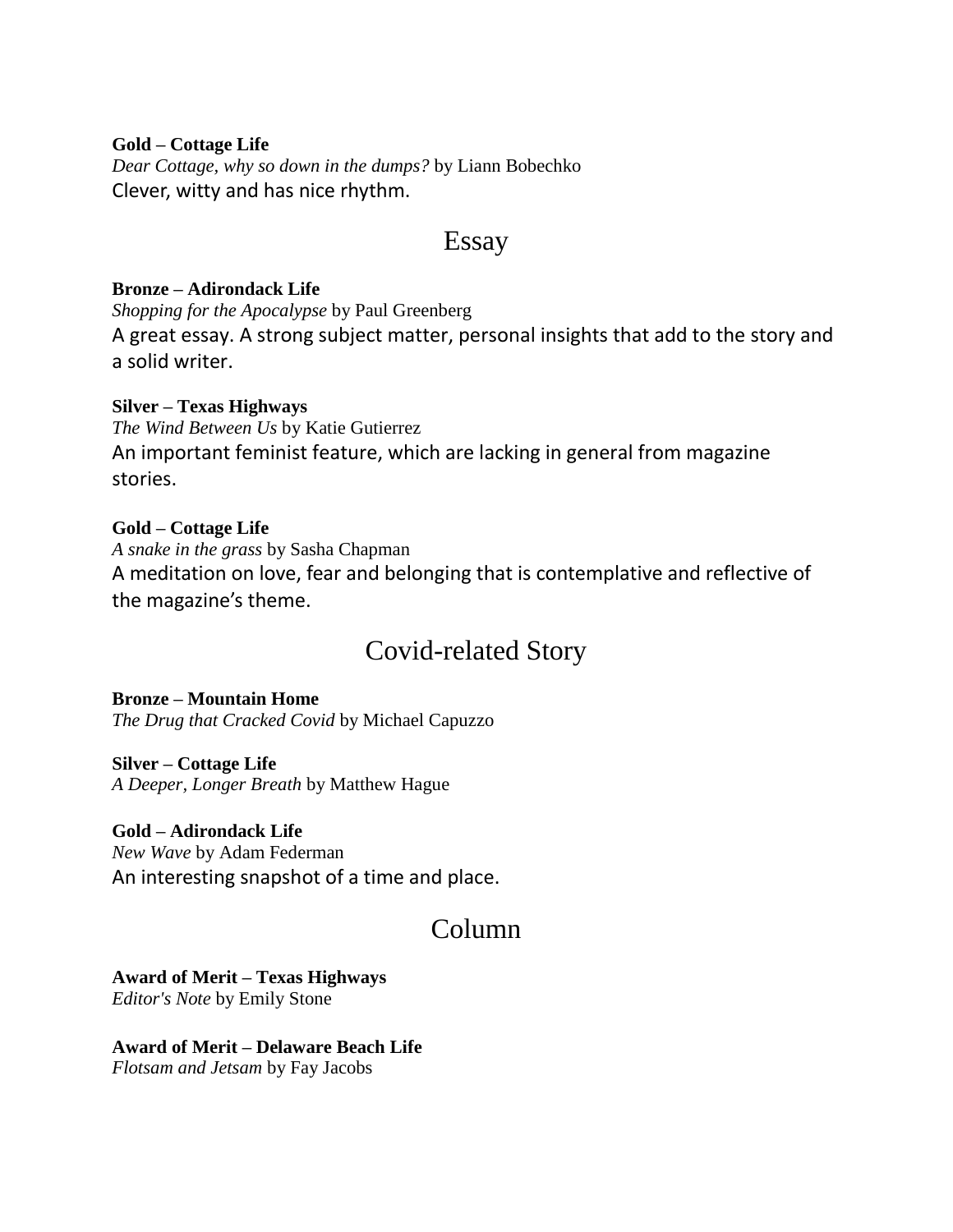#### **Bronze – Arizona Highways**

*Editor's Letter* by Robert Stieve

**Silver – Mountain Home** *The Glory Hill Diaries* by Maggie Barnes

**Gold – Oklahoma Today** *Welcome* by Nathan Gunter

## Writer of the Year 35,000 or less APR

#### **Bronze – Yukon, North of Ordinary**

Rhiannon Russell This writer does an incredible job of conveying a sense of place by leveraging detailed scenes to great advantage.

**Silver – Oklahoma Today** Karlie Ybarra A compelling range of ideas and story types.

#### **Gold – Delaware Beach Life**

Bill Newcott

This writer delivers a great deal of personality, an attention to compelling stories informed by a palpable sense of place.

## Writer of the Year 35,000 or more APR

#### **Bronze – New Mexico Magazine**

Molly Boyle Molly is a wonderful writer. I really appreciate the way she includes small descriptions that bring details to life. Wonderful work!

*Tie for Bronze*

## **Bronze – Saltscapes** Alec Bruce There is a homey warmth to Alec's writing. A pleasure to read.

#### **Silver – Arizona Highways** Matt Jaffe

Matt Jaffe is a magazine writer at the top of his game.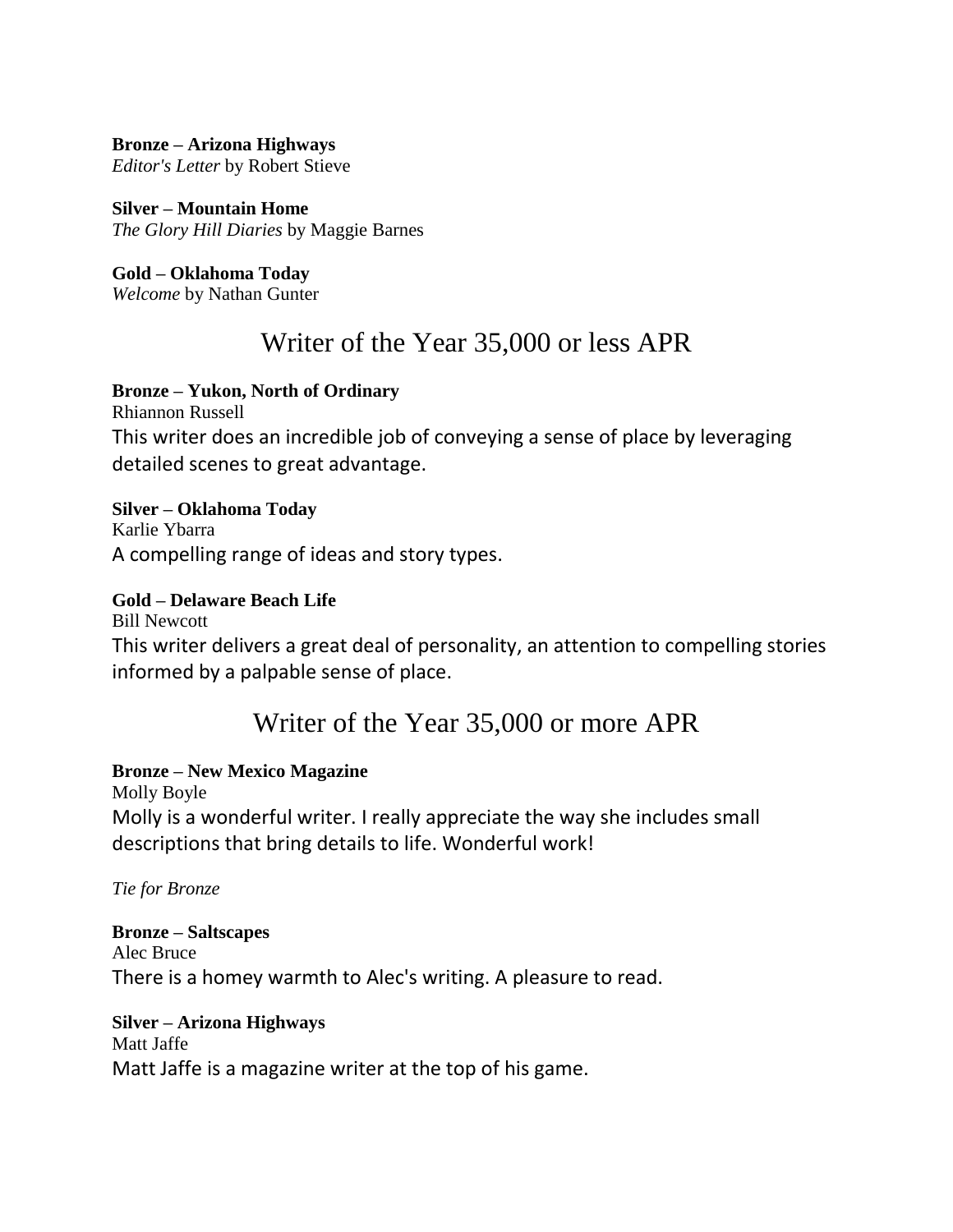**Gold – Texas Highways** Katie Gutierrez Katie Gutierrez artfully incorporates local, personal detail within greater narratives. She is a stylistically ambitious and versatile writer.

# Single Photo

## **Bronze – Cottage Life**

*Skate Your Heart Out* by Paul Zizka A perfect picture of the wild, deep connection between man and nature.

*Tie for Bronze*

## **Bronze – Oklahoma Today**

*Land Before Time* by Kim Baker Beautiful color and composition that captures a stillness so striking it's almost as if the viewer is holding their breath, waiting for the sun to give permission for the day to unfold.

*Tie for Bronze*

## **Bronze – Bucks County Magazine**

*Bucks County In White* by Randl Bye This made me laugh when I first laid eyes on it. Such a great snap at just the right moment.

## **Silver – Texas Highways**

*Painting the Town* by Dave Shafer Love this. Very immersive and voyeuristic.

## **Gold – Arizona Highways**

*Lightning + Saguaros* by Jack Dykinga Amazingly beautiful and striking. A natural wonder to behold.

## Photo Series 35,000 or less APR

## **Award of Merit – Louisiana Life**

*Gator Hunt* by Kevin Rabalais Strong and engaging photography! The images create a strong emotional reaction. Nicely done.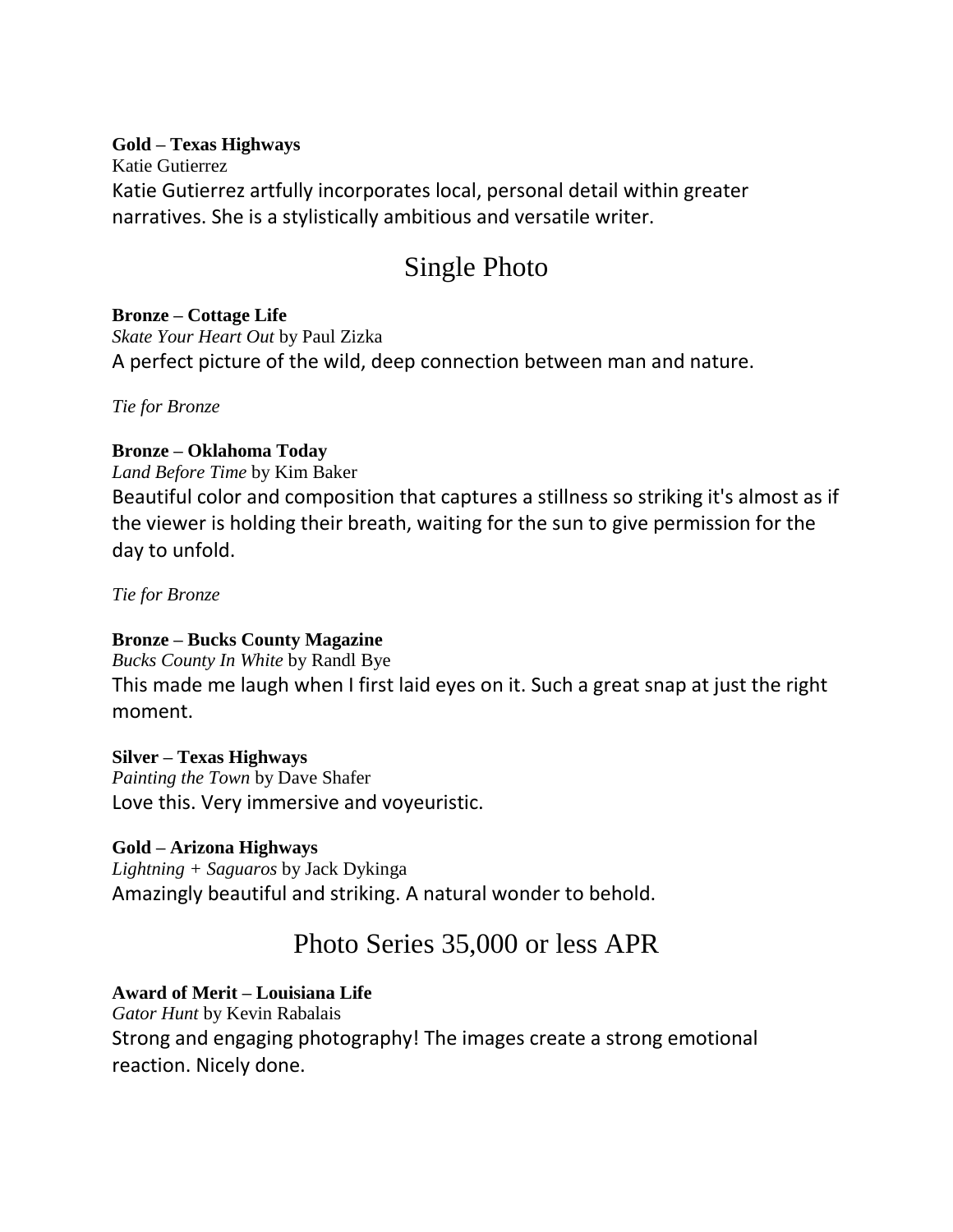#### **Bronze – Yukon, North of Ordinary**

*City of Foxes* by Peter Mather My favorite was the image with the foxes and leather goods (I never knew foxes were hoarders).

### **Silver – Wyoming Wildlife**

*Intersection of life* by Mark Gocke Beautiful series and very captivating images.

### **Gold – Oklahoma Today**

*Land Before Time* by Kim Baker

Beautifully done! I love the variety of images used here, coupled with the white space and short captioning — feels like a deep breath of fresh air.

## Photo Series 35,000 or more APR

## **Bronze – New Mexico Magazine**

*Good Haunts* by Andrew Kornylak Interesting subject matter. A nice mix of architectural and portrait photography.

## **Silver – Arizona Highways**

*Mantel Pieces* by Jeff Kida

Striking, evocative, inspiring photographs that complement one another without being repetitive. They make me want to travel to Arizona.

### **Gold – Texas Highways**

*The Origins of Magic* by Joel Salcido Stunning gallery-quality photography presented in an equally elegant layout elevates this compelling story in an unexpected way. Thought provoking.

# Portrait Photo

## **Award of Merit – Yukon, North of Ordinary**

*Garbage Truck Santa* by GBP Creative

This image tells a fun and surprising visual story through the juxtaposition of Santa and garbage truck.

### **Bronze – Oklahoma Today**

*September/October 2021 Cover* by Lori Duckworth The rhythm of the ceiling lights and paintings above the subject successfully articulate the vertical framing of this space.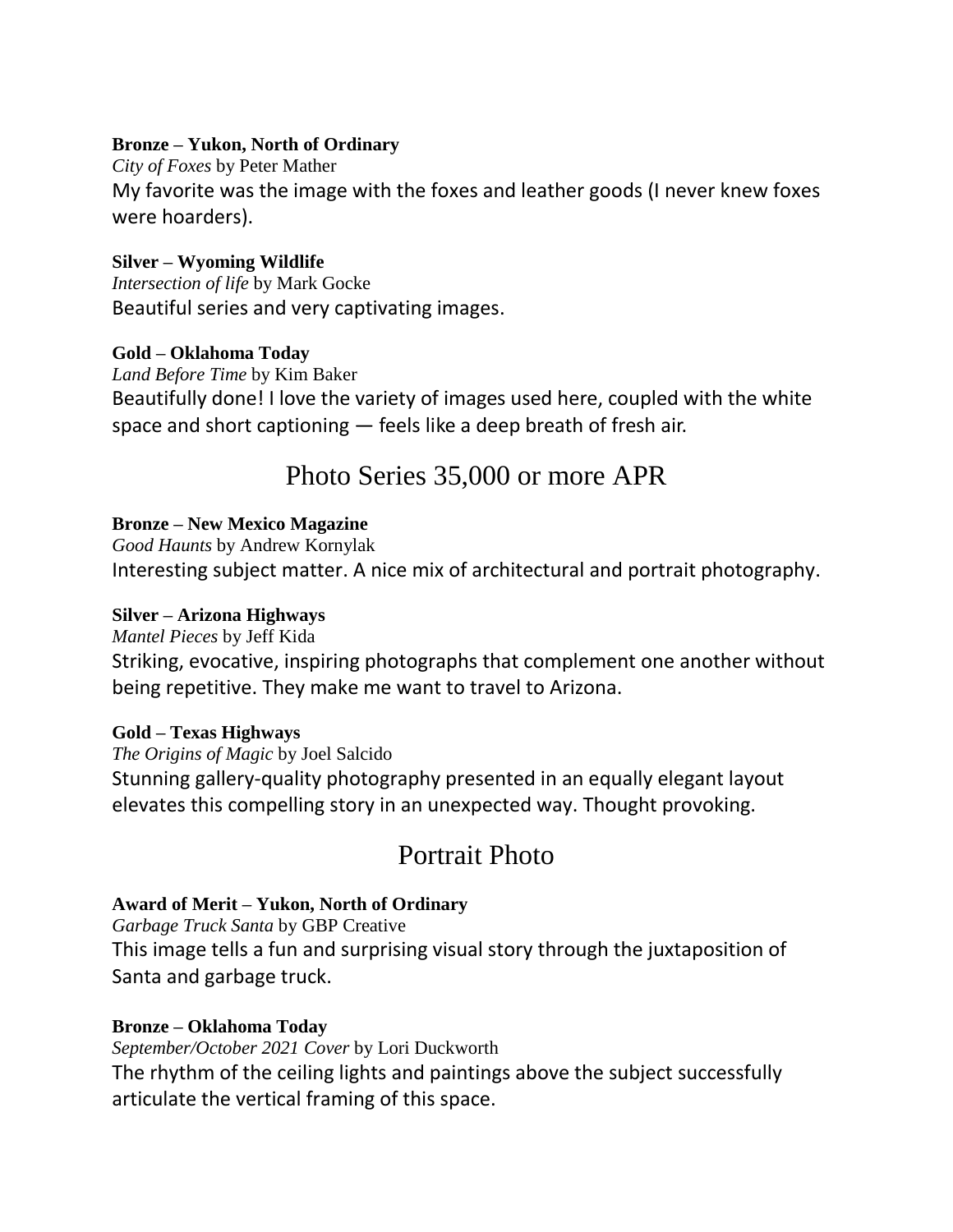*Tie for Bronze*

### **Bronze – The Bermudian**

*Flora Duffy* by Meredith Andrews Great lighting.

#### **Silver – Arizona Highways**

*He Has Horses Down to a Fine Art* by Douglas Merriam The moodiness of this photo is well executed with dramatic and isolated lighting.

*Tie for Silver*

### **Silver – Texas Highways**

*Big Artist, Small Town* by Tom McCarthy Jr. Nice photo. Colors look great.

### **Gold – New Mexico Magazine**

*Fashion Plate* by Kate Russell Photos that allow the reader to hear the inner dialogue of the subjects in them are rare and this hits it spot on.

## Portrait Series

## **Award of Merit – Arizona Highways**

*He Has Horses Down to a Fine Art* by Douglas Merriam This beautifully composed environmental portrait series gives a well-rounded look at the man, life and process of the artist.

### **Bronze – Texas Highways**

*Fight or Flight* by Dave Shafer Beautiful environmental portraiture. Each moment feels so intimate.

### **Silver – Avenue**

*The Energyphile* by Jared Sych

The coloring and lighting really set this series apart. Each photograph offers a fresh take and new angle, and I am compelled to know more about this very interesting looking man.

## **Gold – Acadiana Profile**

*Trailblazers* by Danley Romero This portrait series is beautifully lit and strikingly consistent.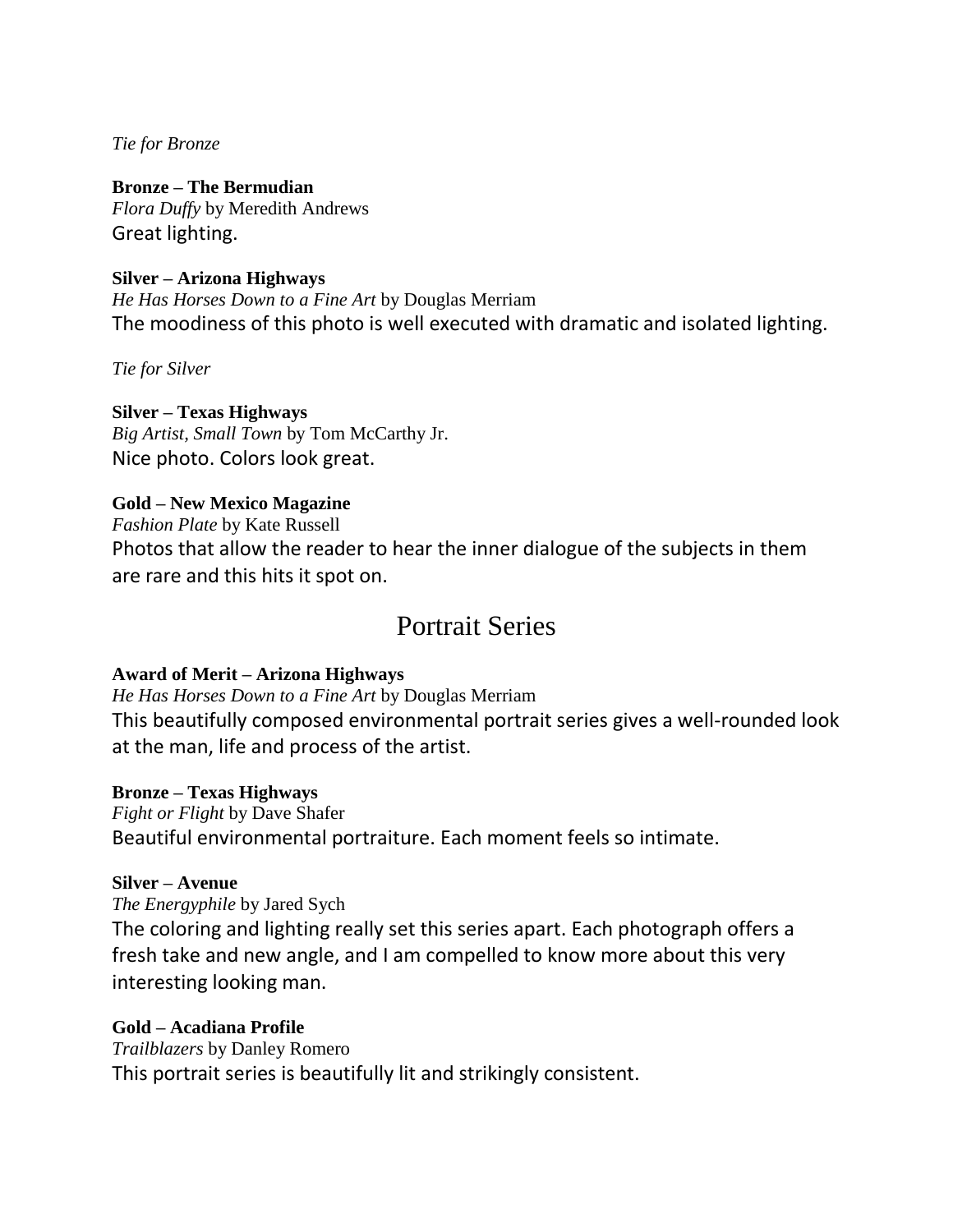# Photographer of the Year 35,000 or less APR

### **Bronze – Adirondack Life**

Johnathan Esper

Stunning landscape photos! Using natural light at different times of the day adds creativity, depth, and a unique perspective.

### **Silver – Oklahoma Today**

Lori Duckworth

All photos are pleasing to the eye, inviting and draws the user into the story. Well done!

## **Gold – Yukon, North of Ordinary**

Peter Mather

Very unique perspectives in the photographs. Has a very documentary feel to it, and makes you feel like you are part of the story.

# Photographer of the Year 35,000 or more APR

### **Award of Merit – New Mexico Magazine**

Minesh Bacrania Brings a well-honed studio eye to the environmental portrait world.

## **Bronze – Avenue**

Jared Sych

Effortless technical prowess cultivating dynamic compositions with a commercial photographer's eye.

**Silver Arizona Highways** Jack Dykinga A lighting technician with the heart of an artist.

## **Gold**

**Down East** Greta Rybus

Incredibly capable environmental photographer who captures all angles of the story space.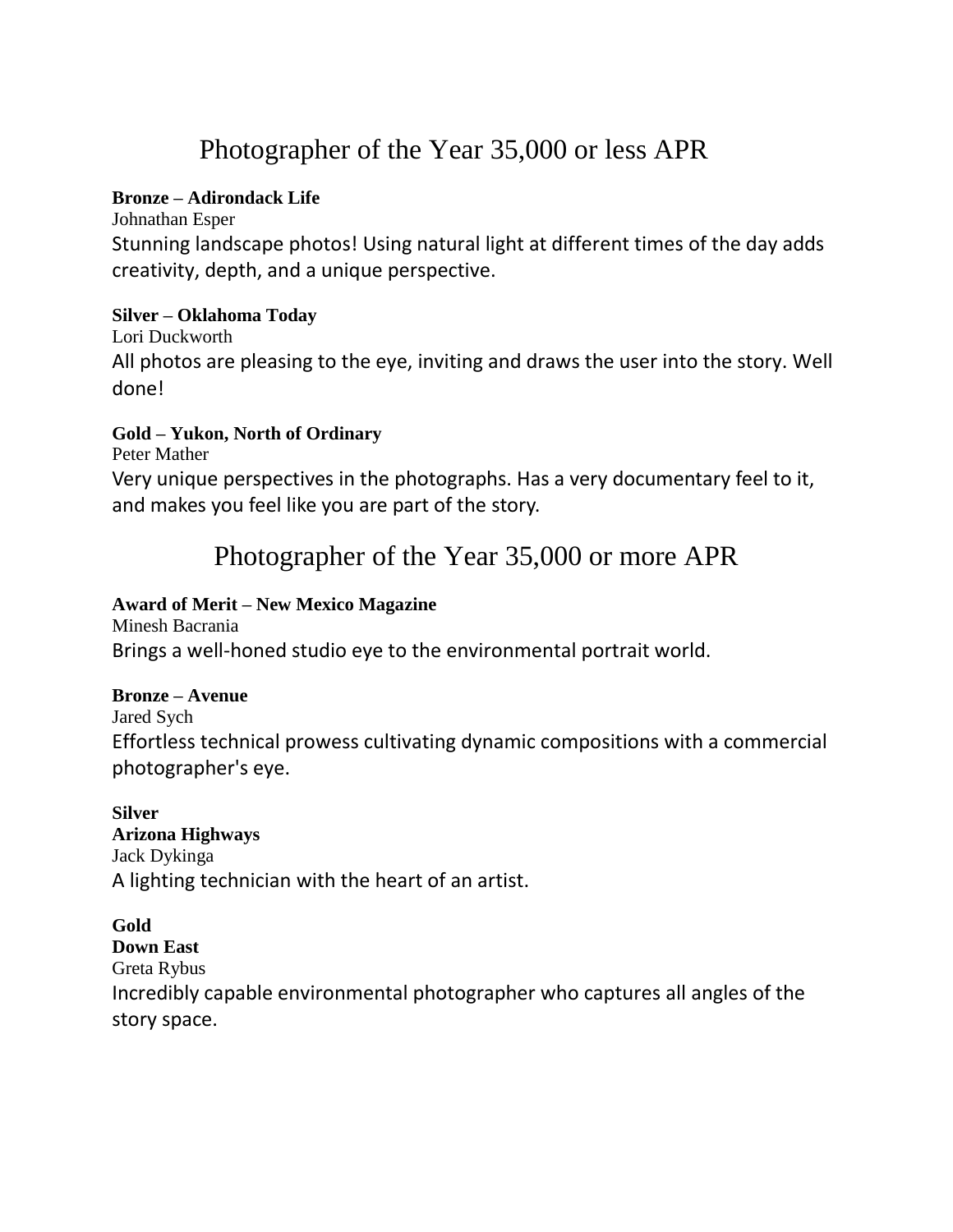## Illustration

**Bronze – KANSAS! Magazine**

*Airship* by Lana Grove

## **Silver – Cottage Life**

*I Have A Confession to Make...* by Sam Island Lot of pop and energy. The upbeat contemporary tone of this narrative is reflected in this series of illustrations.

## **Gold – Texas Highways**

*Grackles!* by Edward Carey Thoroughly enjoyed the fully-formed narrative. You can feel the quirky, irreverent energy right from the start.

# Art Direction of a Single Story 35,000 or less APR

## **Award of Merit – The Bermudian**

*Denslow's Bermuda Fairy Tale* by Linda Weinraub Illustrations are great! The layout and style of the layout work well with the story.

## **Bronze - KANSAS! Magazine**

*Haunted Atchison* by Shelly Bryant Nailed the creepy vibes! Photo style and treatment align perfectly with the story.

## **Silver – Louisiana Life**

*Plight of the Honey Bee* by Sarah George Beautifully designed and well executed package. There's lots of content and the mix of photography and illustration make for a dynamic package.

## **Gold –Acadiana Profile**

*Best of Dining* by Sarah George

Great art direction! Taking a straight forward dining feature and giving a ton of varied content and levels of interaction.

# Art Direction of a Single Story 35,000 or more APR

## **Bronze – New Mexico Magazine**

*Out of Site* by John McCauley

Good cohesive design packaging of LOTS of information. I like the mix of photographs and illustration.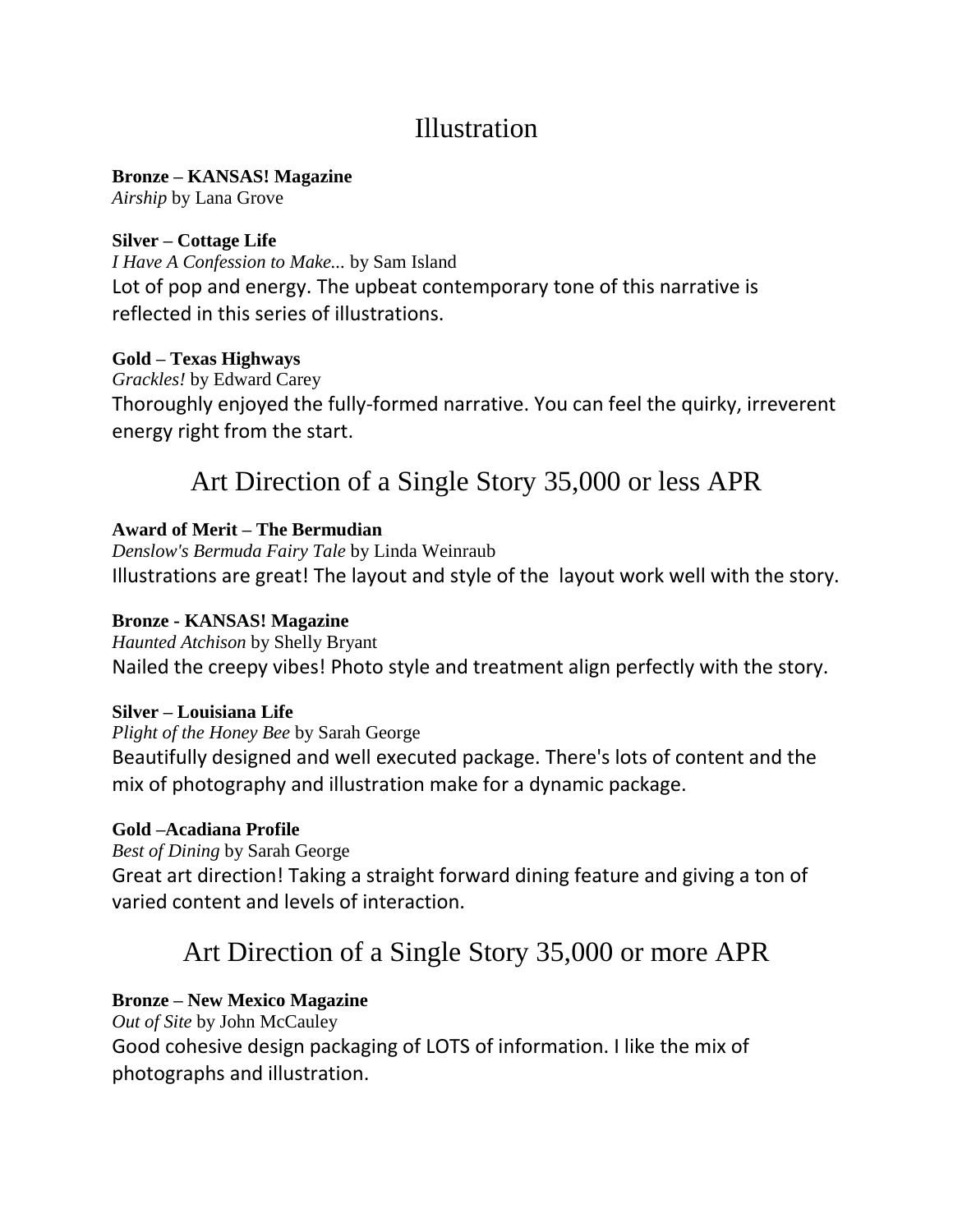#### **Silver – Texas Highways**

*The Best Thing I Ever Ate in Texas* by Ashley Burch

Fun type, strong photography, wonderful portrait illustrations. This is a playful, energetic feature that respects the content and engages the reader.

### **Gold - Cottage Life**

*The Great Canadian Creature Feature* by Taylor Kristan and Bradley Reinhardt Lovely use of illustrations and typography. An imaginative design that sticks with the reader beyond the page.

## Department

### **Bronze – Louisiana Life**

*Natural State* by Kevin Rabalais, Sarah George, and Melanie Spencer Content is well focused and varied. Well written copy and images that advance the story.

### **Silver – Cottage Life**

*Waterfront* by Jackie Davis and Taylor Kristan Love, love, love the playfulness and personality in visuals and content. I found myself laughing out loud several times.

### **Gold – Arizona Highways**

*The Journal* by Keith Whitney, Lisa Altomare, and Jeff Kida Beautiful photographs. This department made me want to hop in the car for a rather long, but very rewarding road trip.

*Tie for Gold*

## **Gold – Texas Highways**

*Drive* by Ashley Burch, Michael Hoinski, and Julia Jones Tremendous editorial range and interest in these pages. Great photography. And very accessible design.

# Food Feature

## **Bronze – Texas Highways**

*The Best Thing I Ever Ate in Texas* by Matt Joyce, Eric W. Pohl, Samuel Kerr, Ashley Burch, and Matt Joyce

Love the concept and the timeliness of this story and the joyful presentation. The food photography is vibrant and appealing.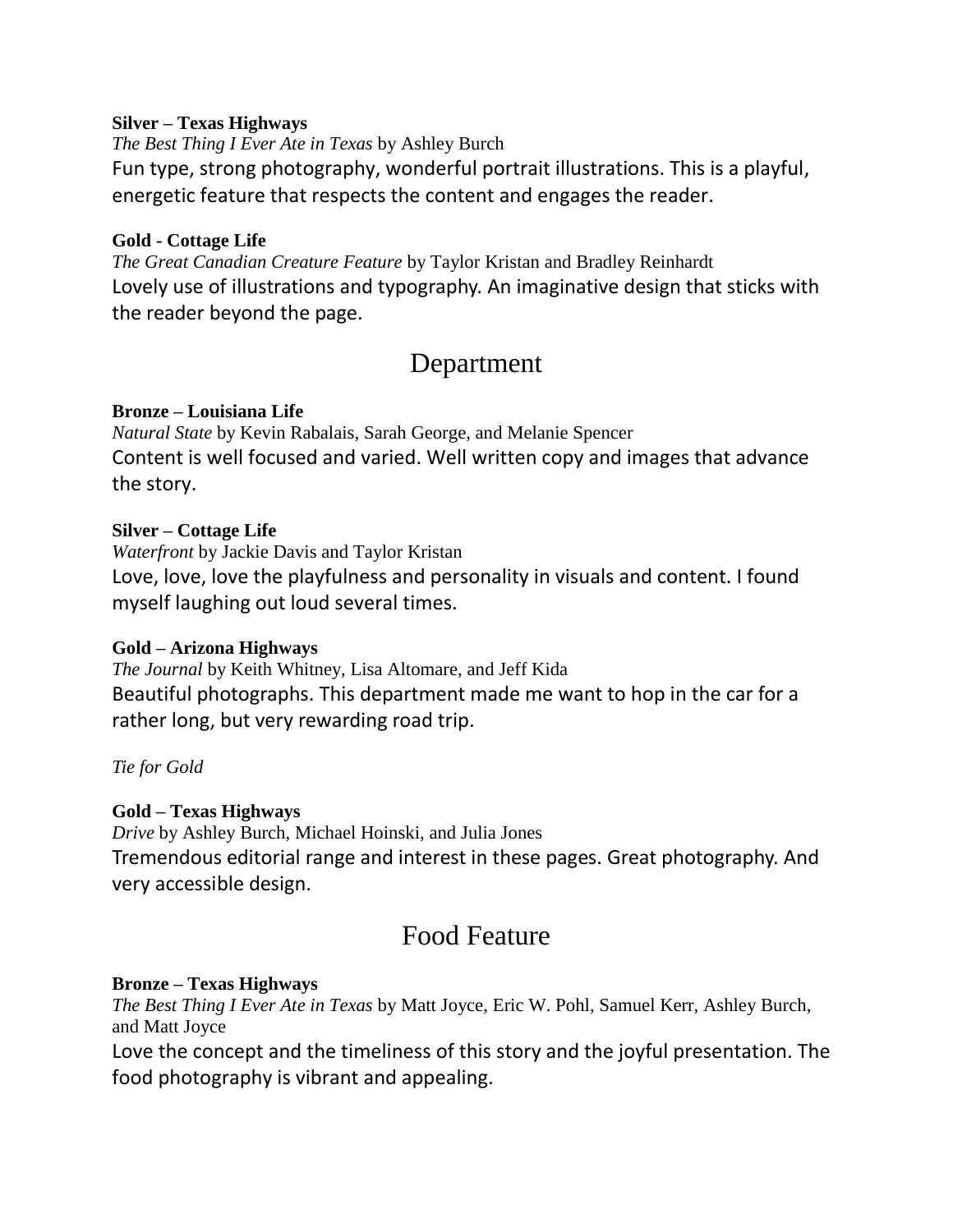#### **Silver – Acadiana Profile**

*Best of Dining* by Lisa Leblanc-Berry, Joseph Vidrine, Sarah George, and Melanie Spencer So much energy and excitement in this presentation; the reader can feel the enthusiasm for the subject. Beautiful type, great images. Well done!

#### **Gold – New Mexico Magazine**

*How We're Eating Now* by Mark Oppenheimer, Gwyneth Doland, Maria Maneula, Andi Murphy, Johnny Vee, Douglas Merriam, and John McCauley This feature felt rich and illuminating - I feel like it truly honors New Mexico's rich and varied food culture while also being very timely. There is so much information here, and yet it doesn't feel dense - rather it's a joy to read.

## Travel Package

#### **Bronze – Louisiana Life**

*Luxe LA* by Cheré Coen, Sara Essex Bradley, Haylei Smith, Sarah George, and Melanie Spencer Who doesn't love to treat themselves? Great angle for those looking to up-level a pandemic-caused staycation.

#### **Silver – New Mexico Magazine**

*Good Haunts* by John Mulhouse, Julian Dossett, Kelly Koepke, Kate Nelson, Jenny Parsons, Andrew Kornylak, and John McCauley

Amazing little vignettes that make you feel the passion all these people have for their seemingly forlorn places.

#### **Gold – Texas Highways**

*10 Small Towns to Visit Now* by Clayton Maxwell, Roberto José Andrade Franco, Joe Nick Patoski, Dave Shafer, Tiffany Hofeldt, Tom McCarthy Jr., Christ Chavez, Melanie Grizzel, Mark Mahorsky, Ashley Burch, Chris Linnen, Emily Stone, Michael Hoinski, Matt Joyce, Kimya Kavehkar, and Julia Jones

I loved the way this package came together - highlighting a little something for everyone in these tiny Texas towns. The design made read through easy, and photo selection helps the reader quickly suss out the highlights of each town without having to read every word. Well done - fun, flavorful, and a celebration of often overlooked gems.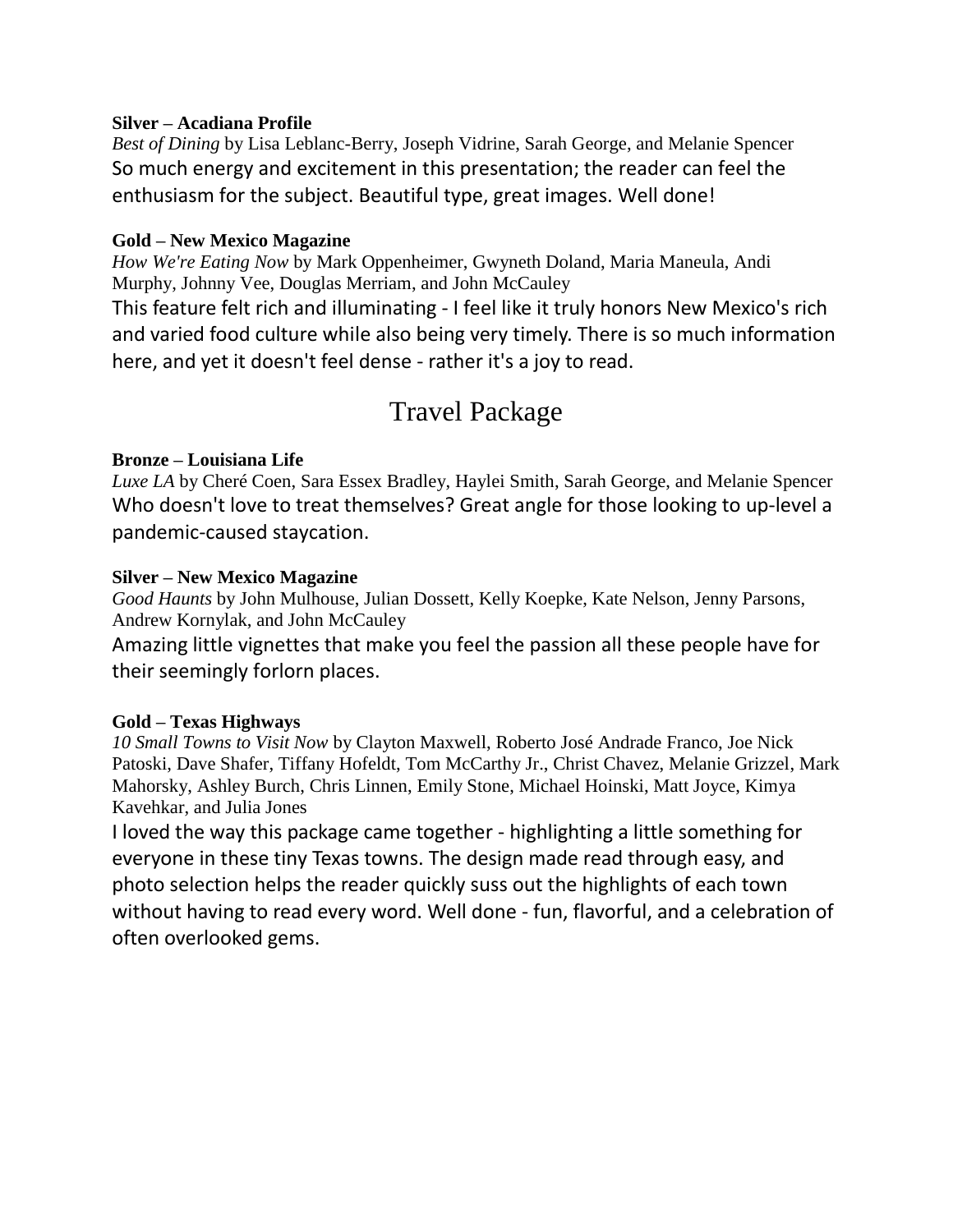# Cover 35,000 or less APR

#### **Award of Merit – Acadiana Profile**

*Oysters* by Sam Hanna, Sarah George and Melanie Spencer Great image, love the overall cover, nice range of headlines all still discussing oysters. Fun type.

#### **Bronze – Adirondack Life**

*2021 Guide to the Great Outdoors* by Aaron Meschon and Mark Mahorsky So fun! The illustration and copy complement each other. Great use of colour and composition. A really fun special issue.

#### **Silver – The Bermudian**

*Summer 2021* by Linda Weinraub, Gabrielle Boyer, and Tina Stevenson If the measure of a magazine's cover is its ability to entice a reader to grab it, spend time with it, then this cover surely does great work in that regard. An inviting, gorgeous, wanna-be-there cover that uses photography well and provides cover blurbs that expand interest without mucking up the power of the photo.

#### **Gold – Louisiana Life**

*Gator Hunt* by Kevin Rabalais, Sarah George, and Melanie Spencer Shock factor + stunning photography = newsstand sales. I love this cover and would love to see local magazines in the UK be so brave.

## Cover 35,000 or more APR

### **Award of Merit – New Mexico Magazine**

*Makers* by Stefan Wachs and John McCauley Visually arresting with a clear connection to the tone and authenticity of the content. Incredibly memorable and hard to shake!

#### **Bronze – Arizona Highways**

*Park Yourself* by Keith Whitney, Jeff Kida, and Robert Stieve

Being out in nature is such a calling right now. We want space. We want to have the freedom to roam and to experience thrills that are quiet and soulful. I had a surge of emotional impact and intrigue in the linear storytelling of the visuals.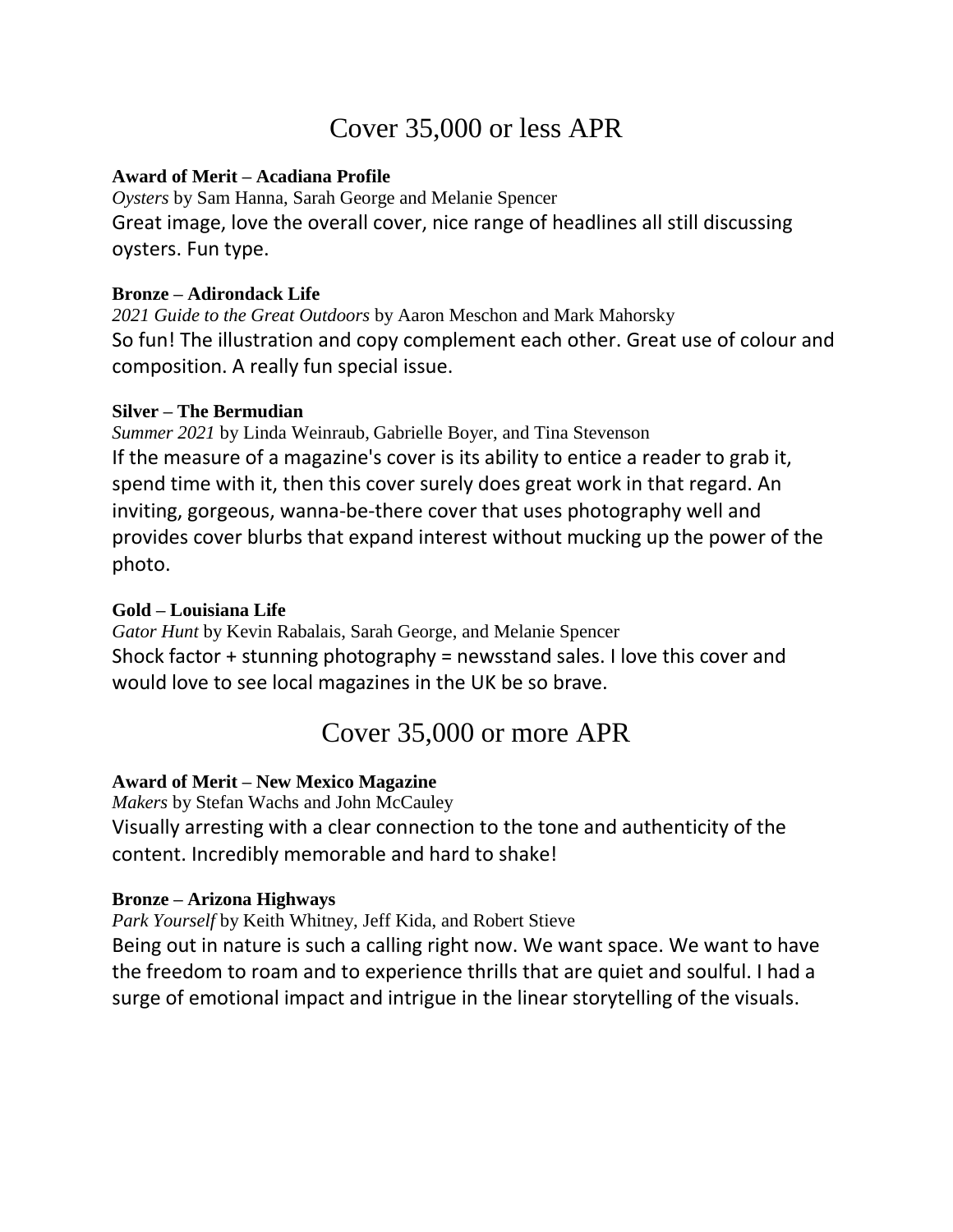#### **Silver – Texas Highways**

*The Cowboy Issue* by Dave Shafer, Mark Mahorsky, Ashley Burch, Chris Linnen, Brandon Jakobeit, Emily Stone, Michael Hoinski, Matt Joyce, Kimya Kavehkar, and Julia Jones Timeless approach of black and white nicely juxtaposed with the unexpected young woman as cowboy.

#### **Gold – Cottage Life**

*Winter 2021* by Paul Zizka, Bradley Reinhardt, and Michelle Kelly Dynamic and original cover. Unconventional for a magazine about cottage life- feels fresh.

## Special Focus

#### **Award of Merit – Down East**

*70 Over 70* by Mike O'Leary, Mirek Jurek, Danielle Sykes, Benjamin Williamson, Brian Kevin, Will Grunewald, Adrienne Perron, Sarah Stebbins, and Jennifer Van Allen A brilliant approach that shows off the extraordinary lives of Maine residents.

#### **Award of Merit – Louisiana Life**

*Conservation Issue* by Sarah George and Melanie Spencer Wonderful airy design gives space for the photography to sing and bring in the reader into such an important topic.

#### **Bronze – Acadiana Profile**

*The Home Issue* by Sarah George and Melanie Spencer Lovely, modern, airy design! Good homes package with lots of supporting articles made this feel like well-rounded special issue.

#### **Silver – Arizona Highways**

*Park Yourself* by Keith Whitney, Lisa Altomare, Jeff Kida, Robert Stieve, Kelly Vaughn, Noah Austin, and Ameema Ahmed

I loved the deep dive into Arizona's national parks and couldn't help myself day dreaming about booking a vacation. Striking photography. Fantastic aspirational articles, full of plenty of service. Very thorough.

#### **Gold – Texas Highways**

*The Cowboy Issue* by Sarah Hepola, Katie Gutierrez, W.K. Stratton, Mark Mahorsky, Ashley Burch, Chris Linnen, Brandon Jakobeit, Emily Stone, Michael Hoinski, Matt Joyce, Kimya Kavehkar, and Julia Jones

This is an extraordinarily well done issue with so many creative approaches to telling the story of the cowboy. The variety and talent displayed is phenomenal.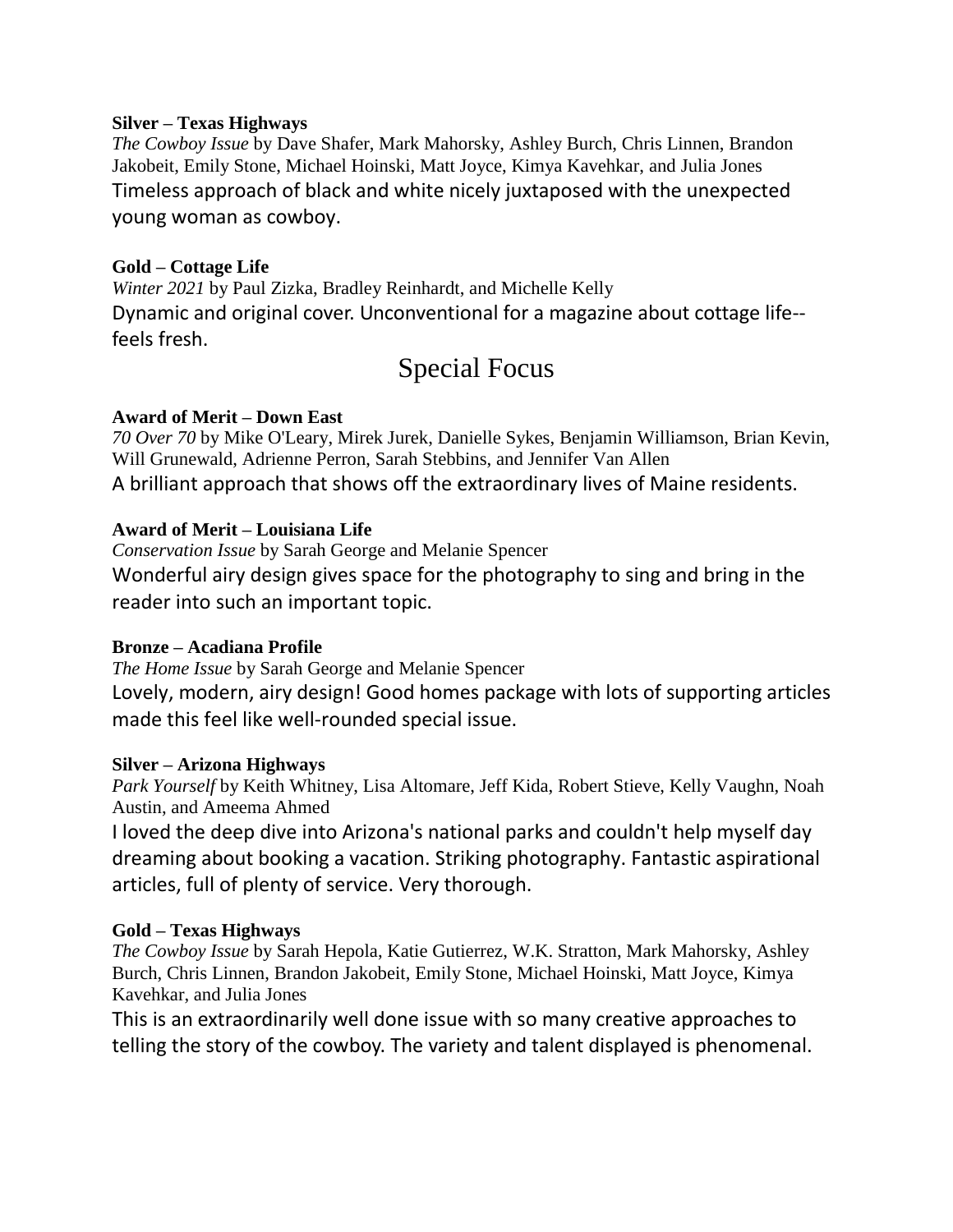# Digital Presence

#### **Silver – New Mexico Magazine**

*New Mexico Magazine Website,* John McCauley, Mary Robnett, and Steve Gleydura *<https://www.newmexicomagazine.org/>*

A beautiful website with a minimalist aesthetic yet full of helpful articles and an activity calendar for New Mexico locals and visitors.

## **Gold – Texas Highways**

*Becoming Blue Bell*

*texashighways.com [\(https://texashighways.com/travel-news/one-man-heroic-quest-sample-every](https://texashighways.com/travel-news/one-man-heroic-quest-sample-every-blue-bell-ice-cream-flavor/)[blue-bell-ice-cream-flavor/\)](https://texashighways.com/travel-news/one-man-heroic-quest-sample-every-blue-bell-ice-cream-flavor/)*

Tyler Stoddard Smith, Jason Stout, Tyson Bird, Michael Hoinski, Natalie Moore, and Sarah Thurmond

A fun use of simple animation techniques and an interactive menu to engage the audience with a quirky feature on ice cream flavors.

# Overall Art Direction 35,000 or less APR

## **Bronze – Louisiana Life**

Sarah George Overall design is clean, clear, and well-organized with beautiful, compelling photography and an excellent balance of copy to image ratio.

## **Silver – Adirondack Life**

Mark Mahorsky

A well designed, well art directed magazine with a strong sense of flow and pace the features and departments have a nice rhythm and balance of engaging images and strong content.

### **Gold – Acadiana Profile**

Sarah George

I always love what Sarah and her team are able to achieve. It's a full on immersion into the personality and culture of the South, and this design team is able to take you every single time. And I'm totally here for it.

# Overall Art Direction 35,000 or more APR

## **Bronze – Texas Highways**

Mark Mahorsky, Ashley Burch, Chris Linnen, and Brandon Jakobeit Nice design. Clean and well organized.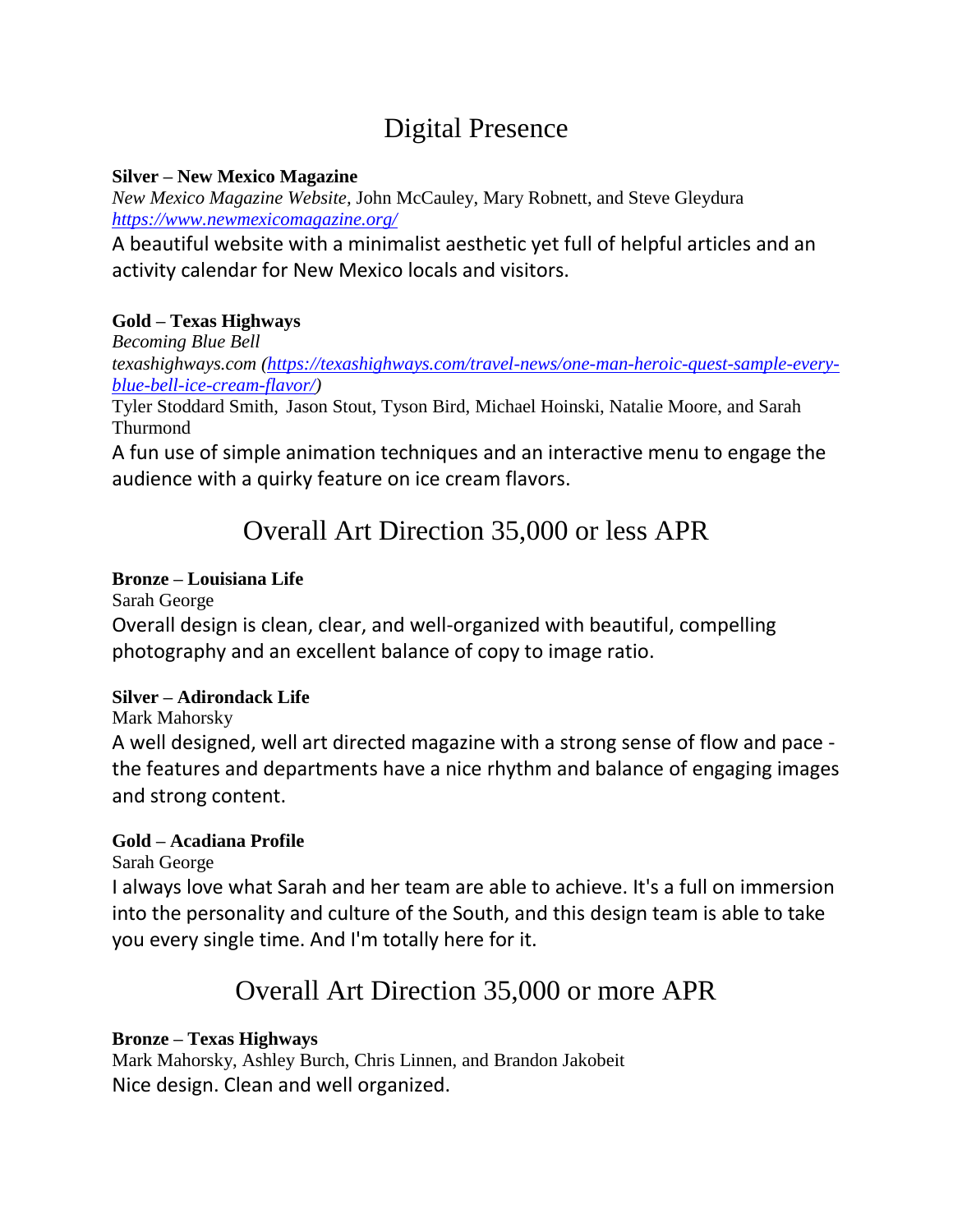#### **Silver – New Mexico Magazine**

John McCauley Beautiful design. All elements work well together.

#### **Gold – Cottage Life**

Bradley Reinhardt Inventive and strong art direction across the board shown in photo selection, illustration and typography.

## Magazine of the Year

## **2022 MAGAZINE OF THE YEAR 35,000 or less APR**

## **Finalist – Adirondack Life**

Aspirational and enjoyable.

#### **Finalist – KANSAS! Magazine**

Shelly Bryant, Andrea Etzel, Kalli Smith, and Nathan Pettengill This magazine's strength is identifying strong characters, people, faces to tell the stories of this place. Great profiles! And a dedication to history, which obviously the readership appreciates and wants.

#### **Finalist – Louisiana Life**

Sarah George and Melanie Spencer

Beautifully designed magazine! Covers are consistently done really well with great photography, beautiful typography and I like the minimal cutline approach.

### **Finalist – Oklahoma Today**

Nathan Gunter, Karlie Ybarra, Greg Elwell, Megan Rossman, Ben Luschen, Lori Duckworth, JJ Ritchey, Steven Walker, Colleen McIntyre, Bridgette Slone, and Erica Johnson Beautiful cover designs! I love all the yummy food photography. The magazine does a great job of highlighting local businesses, local people, local culture! Great content throughout!

### **Winner – Acadiana Profile**

Sarah George and Melanie Spencer

Beautifully designed from start to finish! Modern design techniques and pushes design trends. Interesting and engaging stories representing the Acadian culture! Well thought out and executed!